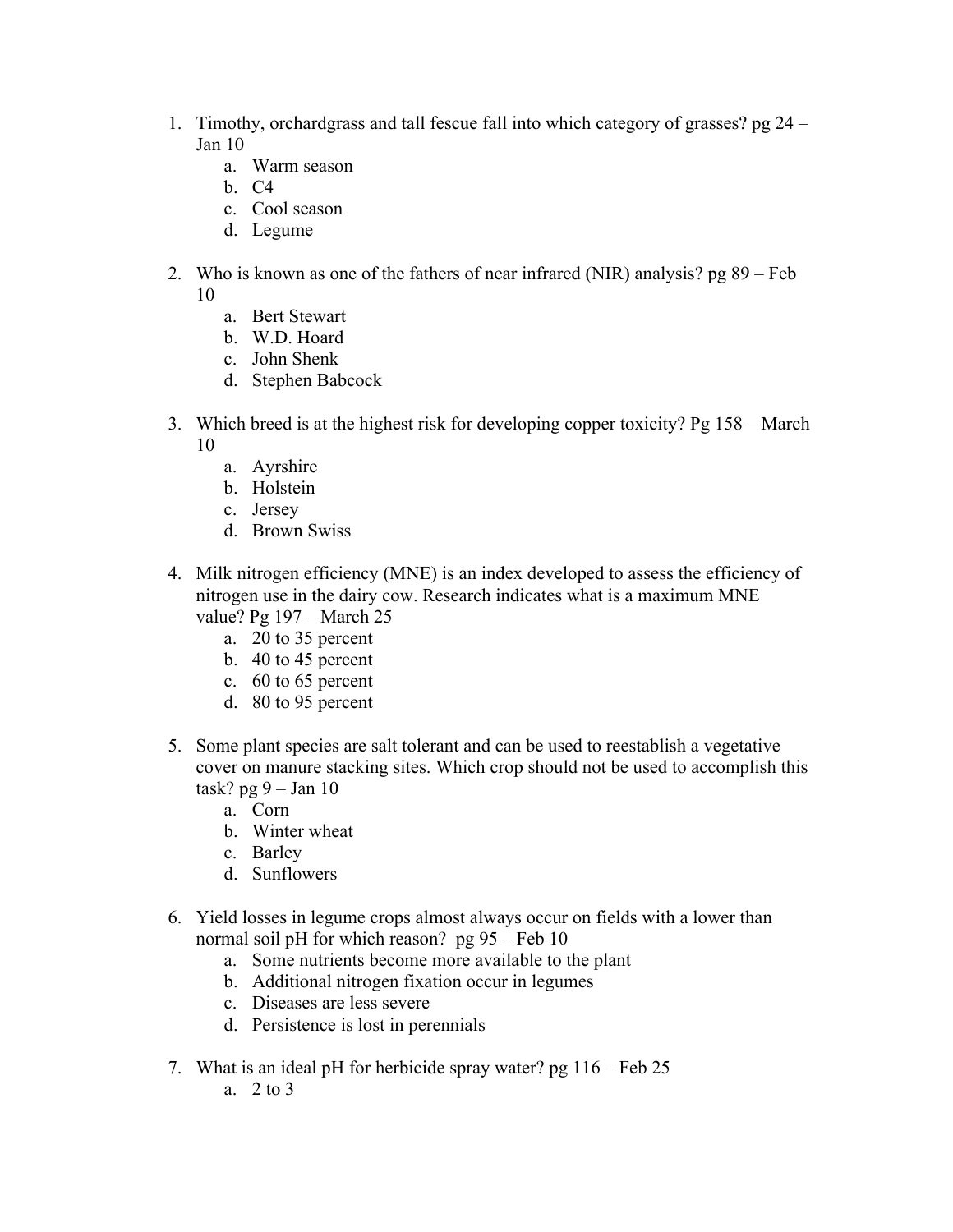- b. 6 to 7
- c.  $9$  to 10
- d. 12 to 14
- 8. Worldwide, there are how many weeds known to be resistant to three or more herbicides? pg 238 – Apr 10
	- a. 5
	- b. 14
	- c. 36
	- d. 50
- 9. A drought tolerant variety of which crop has received nonregulated status from USDA Animal and Plant Health Inspection Service? pg 71 – Feb 10
	- a. Soybeans
	- b. Carrots
	- c. Wheat
	- d. Corn
- 10. Compared to dairy, which received \$750 million in funding from the last farm bill, how much does the U.S. spend on food stamps annually? pg 75 – Feb 10
	- a. \$10 million
	- b. \$80 million
	- c. \$30 billion
	- d. \$70 billion
- 11. Which financial calculation measures the ability of a business to make loan payments for the year before income taxes are paid and a depreciation deduction is taken? pg 311 Apr 25
	- a. Cash flow
	- b. Current ratio
	- c. Net worth
	- d. EBITDA (Earnings before interest, taxes, depreciation and amortization)
- 12. It is estimated that Americans consume how many milligrams of salt each day? pg  $12 - Jan 10$ 
	- a. 1,000 to 1,500
	- b. 1,900 to 2,300
	- c. 3,400 to 3,500
	- d. 4,500 to 4,700
- 13. A growing number of consumers will only eat food produced within 100 miles of their home. What are these consumers commonly known as? pg 43 – Jan 25
	- a. Carnivores
	- b. Herbivores
	- c. Omnivores
	- d. Locavores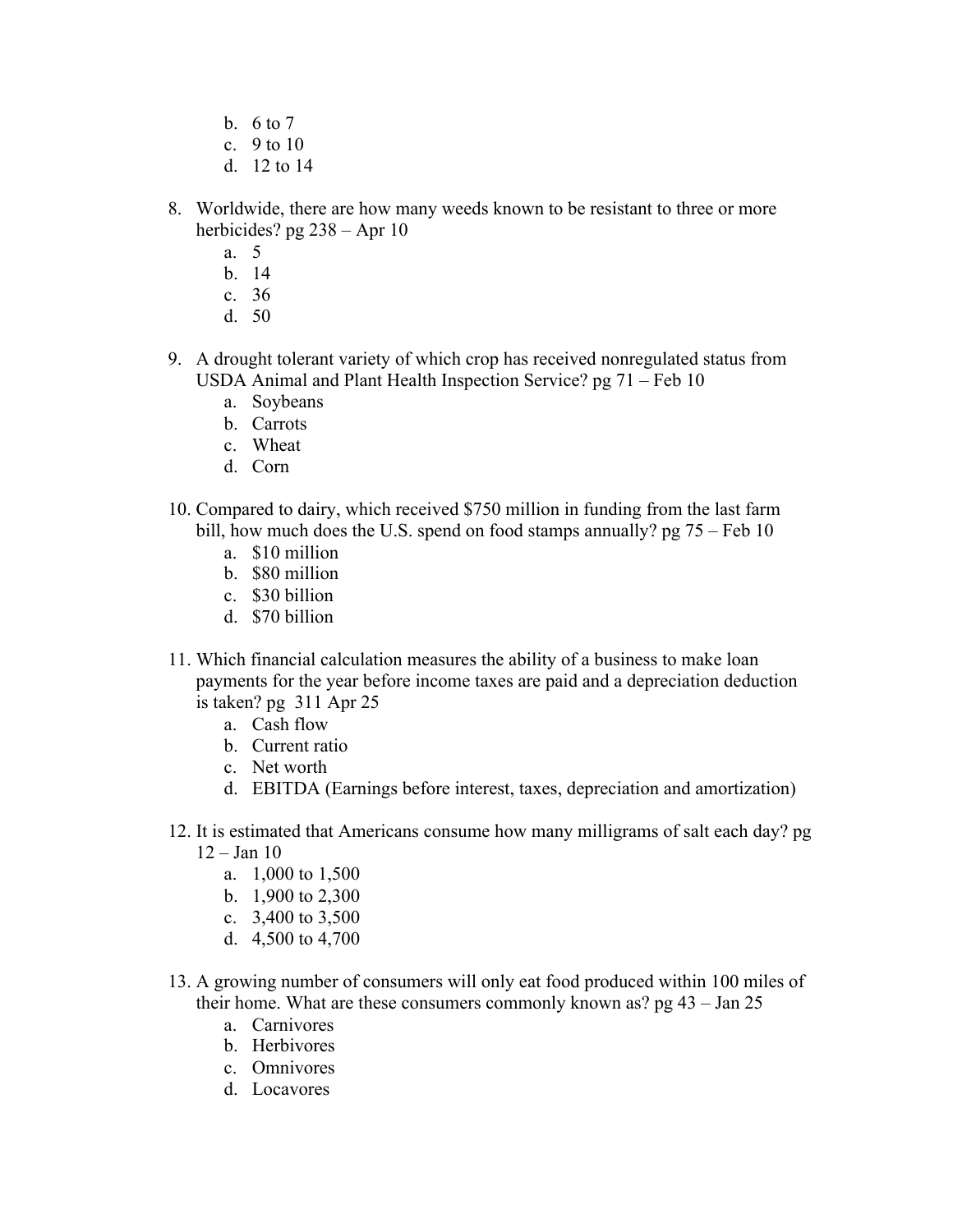- 14. According to the Institute of Medicine, 2,000 milligrams per day is the maximum daily intake level of which mineral? pg 487 – Aug 10
	- a. Calcium
	- b. Sodium
	- c. Hydrogen
	- d. Oxygen
- 15. At 41<sup>o</sup>F, a calf that is fed four quarts of milk per day, with 20 percent fat content will have a growth potential of how many pounds per day?  $pg\ 76 - Feb\ 10$ 
	- a. -0.5 pound
	- b. 0.0 pound
	- c. 1.0 pounds
	- d. 1.8 pounds
- 16. How many seconds after initial teat stimulation should the milking unit be attached? pg 589
	- a. 10 to 15 seconds
	- b. 30 to 40 seconds
	- c. 90 to 120 seconds
	- d. 150 to 200 seconds
- 17. Even with an SCC (somatic cell count) of 200,000 cows experience a loss of approximately how many pounds of milk per day? pg 14 – Jan 10
	- a. 0.5
	- b. 2.6
	- c. 5.9
	- d. 10.3
- 18. At first breeding, heifers should be what percent of their dam's mature body weight? pg  $536 - Aug\ 25$ 
	- a. 10 percent
	- b. 45 percent
	- c. 55 percent
	- d. 85 percent
- 19. During the cooler months, how many inches of bunk face should be removed per day? pg 253 – Apr 10
	- a. 1 to 5 inches
	- b. 6 to 12 inches
	- c. 24 to 36 inches
	- d. 42 to 63 inches
- 20. When unsaturated fatty acids are present in the rumen and incomplete biohydrogenation occurs, what is likely to result? pg 417 – June
	- a. milk fat depression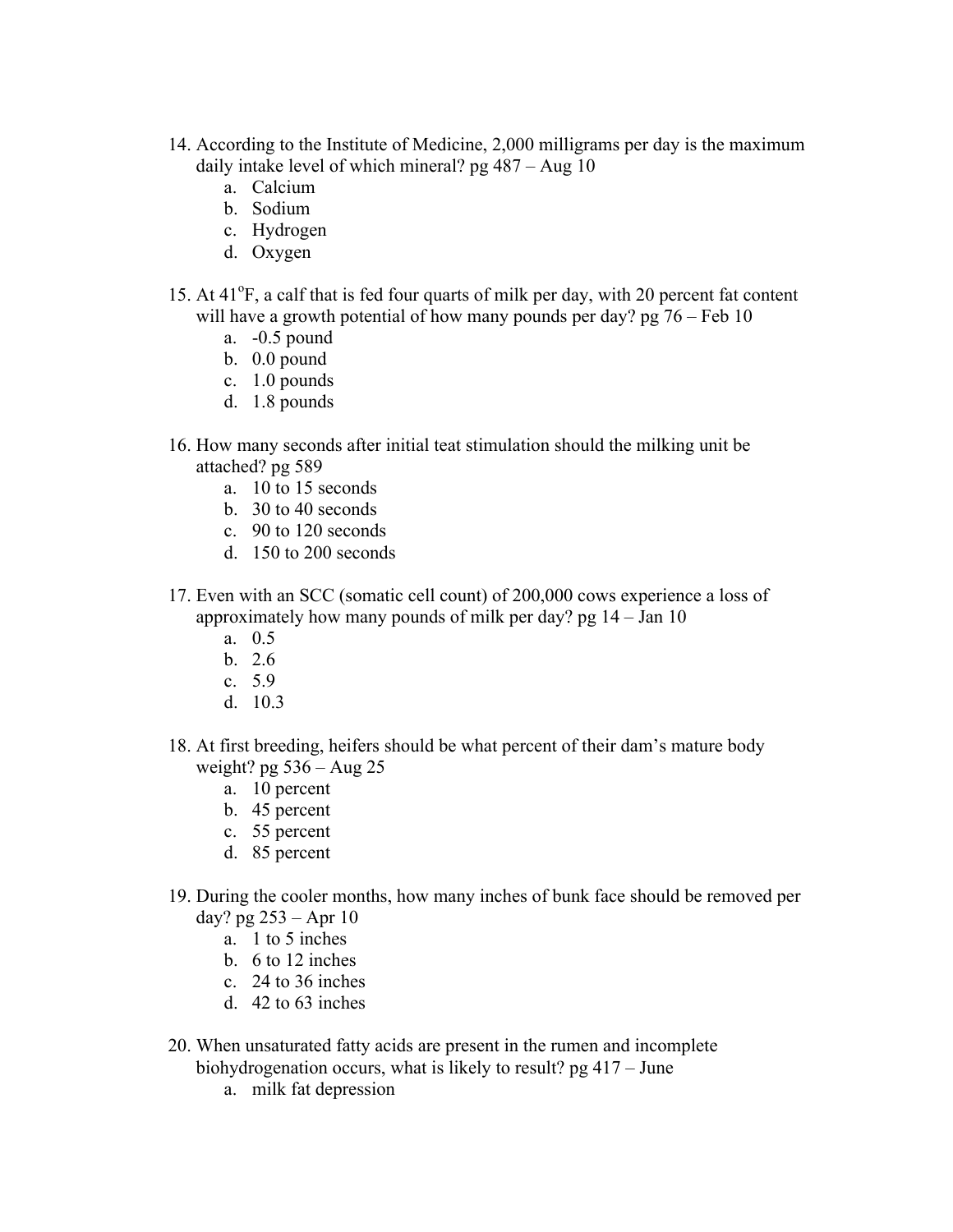- b. ketosis
- c. displaced abomasum
- d. lower milk yield
- 21. In a mixed stand, grasses will rapidly remove which nutrient before alfalfa has a chance to use it, causing alfalfa to starve to death? Pg 24 – Jan 10
	- a. Oxygen
	- b. Copper
	- c. Calcium
	- d. Potassium
- 22. A new record mailbox price, \$3.91 above 2010 values, was set in 2011. What was the 2011 mailbox price? pg  $236 -$ Apr 10
	- a. \$16.29
	- b. \$12.99
	- c. \$20.20
	- d. \$21.45
- 23. This modern version of a partnership can include one individual or a combination of several persons. It helps carry on a business or hold assets and creates a "shell" protecting individual members? pg 712 – Oct 25
	- a. LLC (Limited liability company)
	- b. C- corporation
	- c. S- corporation
	- d. FLP (family limited partnership)
- 24. In 2010, American farmers produced how many calories of food per American each day?  $pg 82 - Feb 10$ 
	- a. 1,500
	- b. 2,500
	- c. 3,900
	- d. 5,200
- 25. By the year 2050, it is estimated that what percentage of the world's population will live in urban areas? pg 192 – March 25
	- a. 30
	- b. 50
	- c. 70
	- d. 90
- 26. In the U.S. how many people received benefits from the Supplemental Nutrition Assistance Program in 2011? The program was formerly known as food stamps. pg 391 – June
	- a. 45,000
		- b. 450,000
		- c. 4.5 million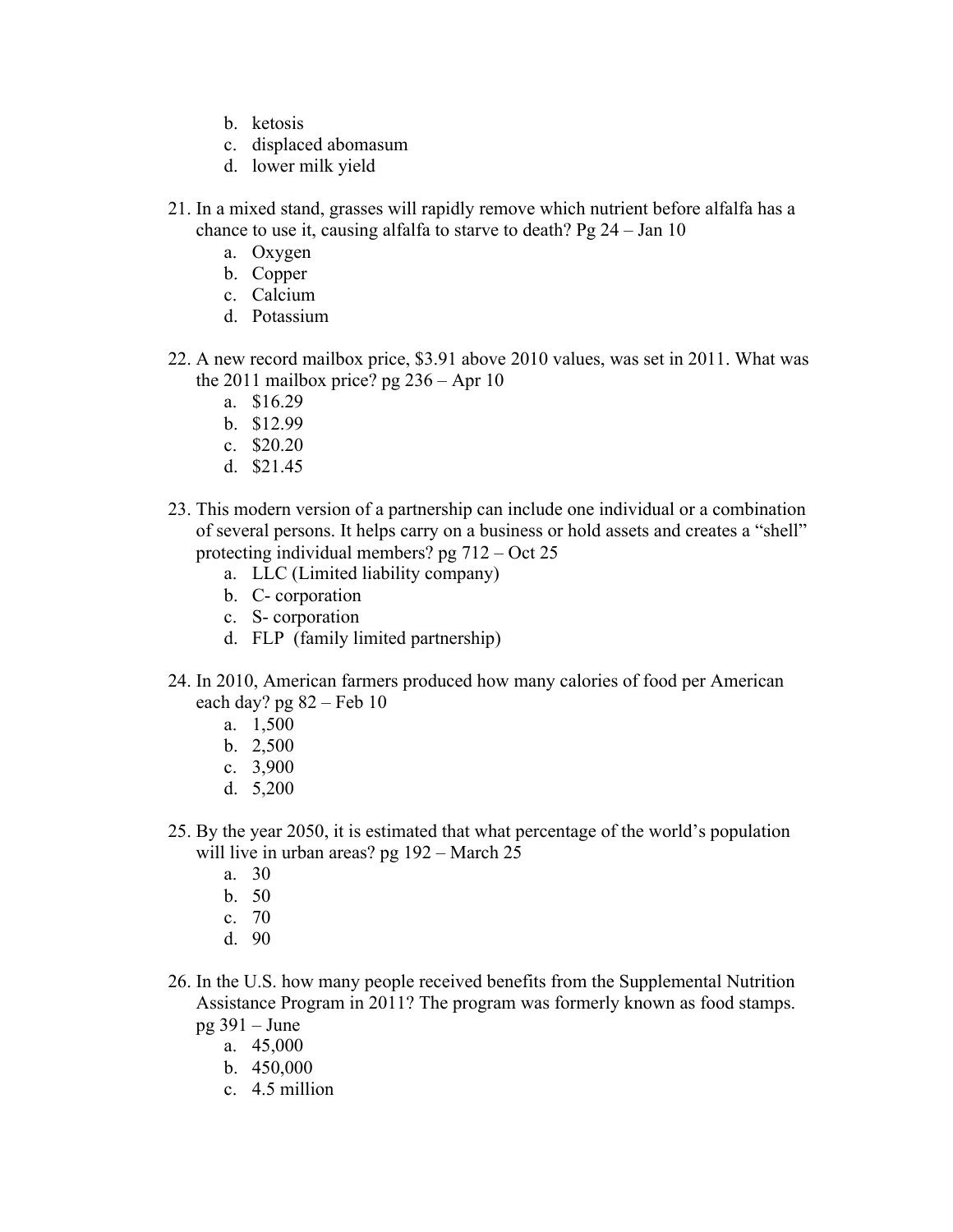- d. 45 million
- 27. The NAHMS Dairy study from 2007 estimated that at least what percent of U.S. operations with 500 cows or more have Johne's disease? pg 81 – Feb 10
	- a. 35
	- b. 50
	- c. 76
	- d. 95
- 28. Which of the following is **NOT** a main surveillance method for bovine viral diarrhea virus (BVDV)? pg 201 – March 25
	- a. Vaccinating against the virus
	- b. Bulk milk testing
	- c. Testing for the virus in individual cattle
	- d. Testing for antibody responses
- 29. When breeding dairy cattle, where should semen be deposited? pg 587
	- a. Uterine body
	- b. Rumen
	- c. Uterine Horn
	- d. Cervix
- 30. Which member of the Young Dairy Leaders Institute's inaugural class was named the 2011 Distinguished Alumnus? Pg 143 – March 10
	- a. Marilyn Hershey
	- b. John Pagel
	- c. Bonnie Mohr
	- d. Becky Payne
- 31. Somatic cells in milk are a more common name for which immune system cells?
	- pg 14 Jan 10
		- a. Killer T
		- b. Red blood cells
		- c. Memory
		- d. Leukocytes
- 32. What is an inflammation of the mammary gland caused by the release of leukocytes and other defense mechanisms responding to an invasion by pathogens more commonly known as? pg 398 – June
	- a. Bovine Leukosis Virus
	- b. Hyperkeratosis
	- c. Pink eye
	- d. Mastitis